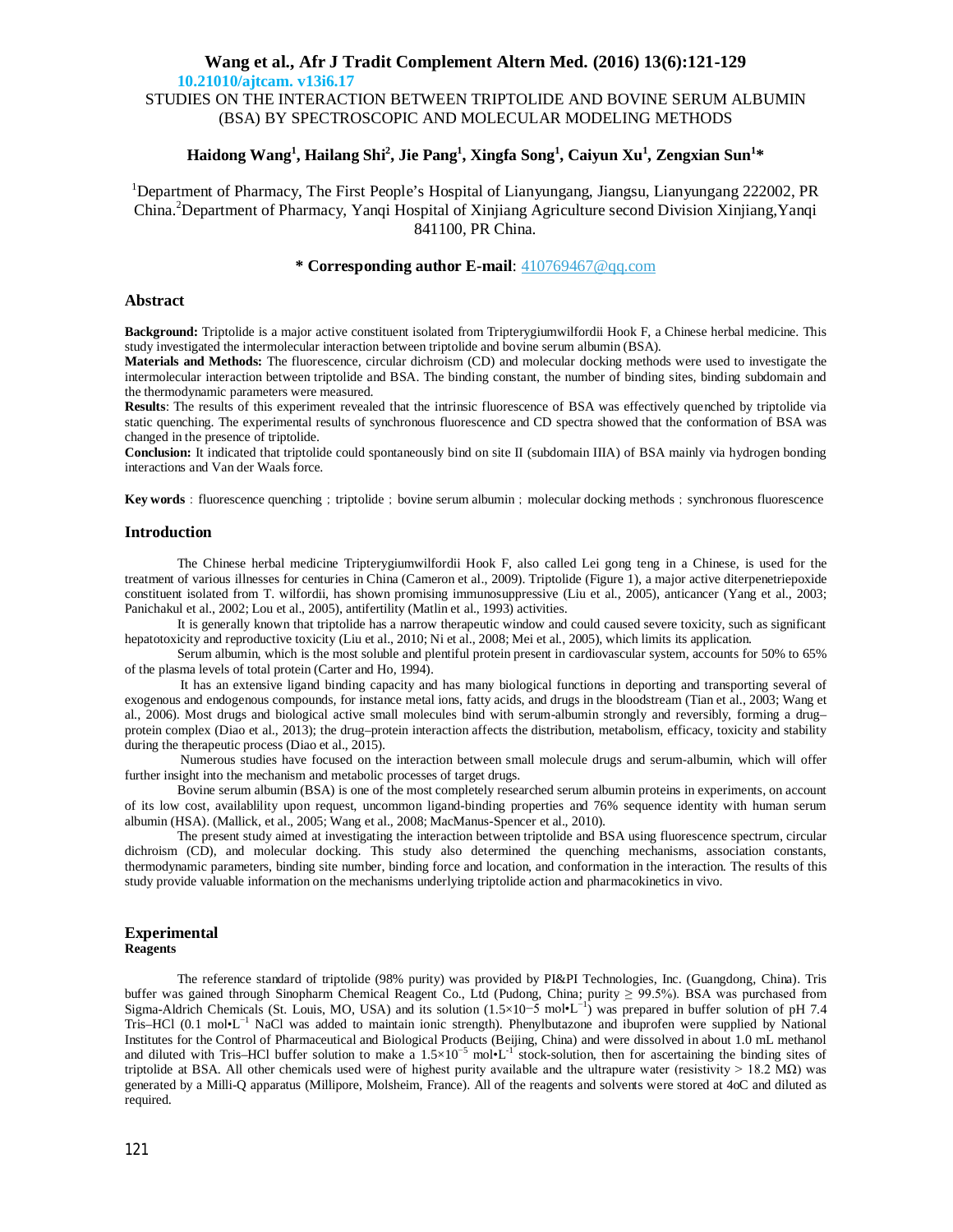**10.21010/ajtcam. v13i6.17**

#### **Apparatus and measurements Fluorescence Measurements**

The BSA solution containing  $1.5\times10^{-5}$  mol•L<sup>-1</sup> was diluted by serial additions of triptolide stock-solution. The triptolide concentrations were ranged from zero to  $10.0 \times 10^{-6}$  mol•L<sup>-1</sup>.

All fluorescence spectra were obtained from a PerkinElmer LS-55 spectrofluorometer (Shelton, USA) assembled with a 1 cm quartz cell using 289 nm as the excitation wavelength, and the emission spectra were logged within the range of 305 nm to 500 nm at three differing temperatures (298, 302 and 310 K). The emission slit and excitation slit widths were both 7 nm, and the photomultiplier voltage was set at 750 V. The scanning speed was fixed at 500 nm/min. In the binding marker competition experiments, fluorescence spectra were carried out at 298 K with a wavelength of 289 nm for excitation in range of 305 nm to 500 nm. The molar concentration ratio of BSA to phenylbutazone/ibuprofen was 1:1, and then triptolide was gradually injected into the BSA–phenylbutazone and BSA–ibuprofen systems.

#### **UV–vis absorption measurements**

The absorption spectrums were processed on S600 UV spectrophotometer (Analytikjena, German) outfitted with 1.0 cm quartz windows. The wave length ranged from 305 nm to 500 nm.

### **Circular dichroism (CD) measurements**

The CD spectrum of BSA in the existence of triptolide was registered between 200 and 230 nm at 298 K and under the constant nitrogen flush with a Jasco J-810 Spectropolarimeter (Jasco, Tokyo, Japan). The molar concentration ratio of triptolide to BSA was changed from 0:1 to 1:1 and 4:1. Each CD spectrum was gained via a 1 mm cell at a bandwidth of 1 nm and a scanning speed of 200 nm/min.

### **Synchronous fluorescence spectroscopy**

The synchronous fluorescence spectrums were recorded by sweeping the solutions of BSA containing a serial concentration of triptolide fixing  $\Delta\lambda$  at 60 nm and 15 nm. The emission and excitation slit widths, scan speed and photomultiplier voltage were similar to those in the fluorescence measurements

#### **Molecular docking**

The 3D structure of triptolide was generated and optimized using Chemoffice Ultra software (Version 10.0, CambridgeSoft.com, USA) and Gaussian 03 software (Gaussian Inc., Wallingford, USA). UniProtKB: P02769, the crystalline structure of BSA, was acquired from the SWISS-MODEL Repositor (http://swissmodel.expasy.org/repository/?pid = smr01&zid = async) and was analyzed with NAMD 2.9 software and CHARMM27 force field parameters. The bumps were fixed, all side-chains were repaired, and the polar H atoms were added.

Docking calculations were performed by AutoDock 4.0. Kollman united atom type charges and Essential polar hydrogen atoms were added as well as waters were removed from protein PDB files using the AutoDock software tools. The ligand roots of triptolide were probed and the rotatable bonds were determined. It formed the Grid maps of  $60\text{\AA} \times 60\text{\AA} \times 60\text{\AA}$  grid points and 0.375 Å spacing. These centers of grid boxes were located in points (9.630, -23.483, -7.475), points (-2.515, -7.086, 5.282) and points (16.897, 8.738, –16.208). After the complete generation of the grid map, docking simulations were run by Lamarckian genetic algorithm (LGA) and the two pt GA crossover mode for 100 times. The following autodock parameters will be used: population size: 150, and maximum numbers of energy evaluations: 2,500,000, with numbers of generations: 27000.

## **Results and Discussion**

**Fluorescence quenching of BSA in the existence of triptolide**



**Figure 1:** Chemical structure of triptolide and the fluorescence quenching spectra of BSA at different concentrations of triptolide (T=298 K, pH=7.4); from curve 1 to 8, C<sub>BSA</sub>=  $5.0 \times 10^{-6}$  mol·L<sup>-1</sup>, C<sub>triptolide</sub>=0,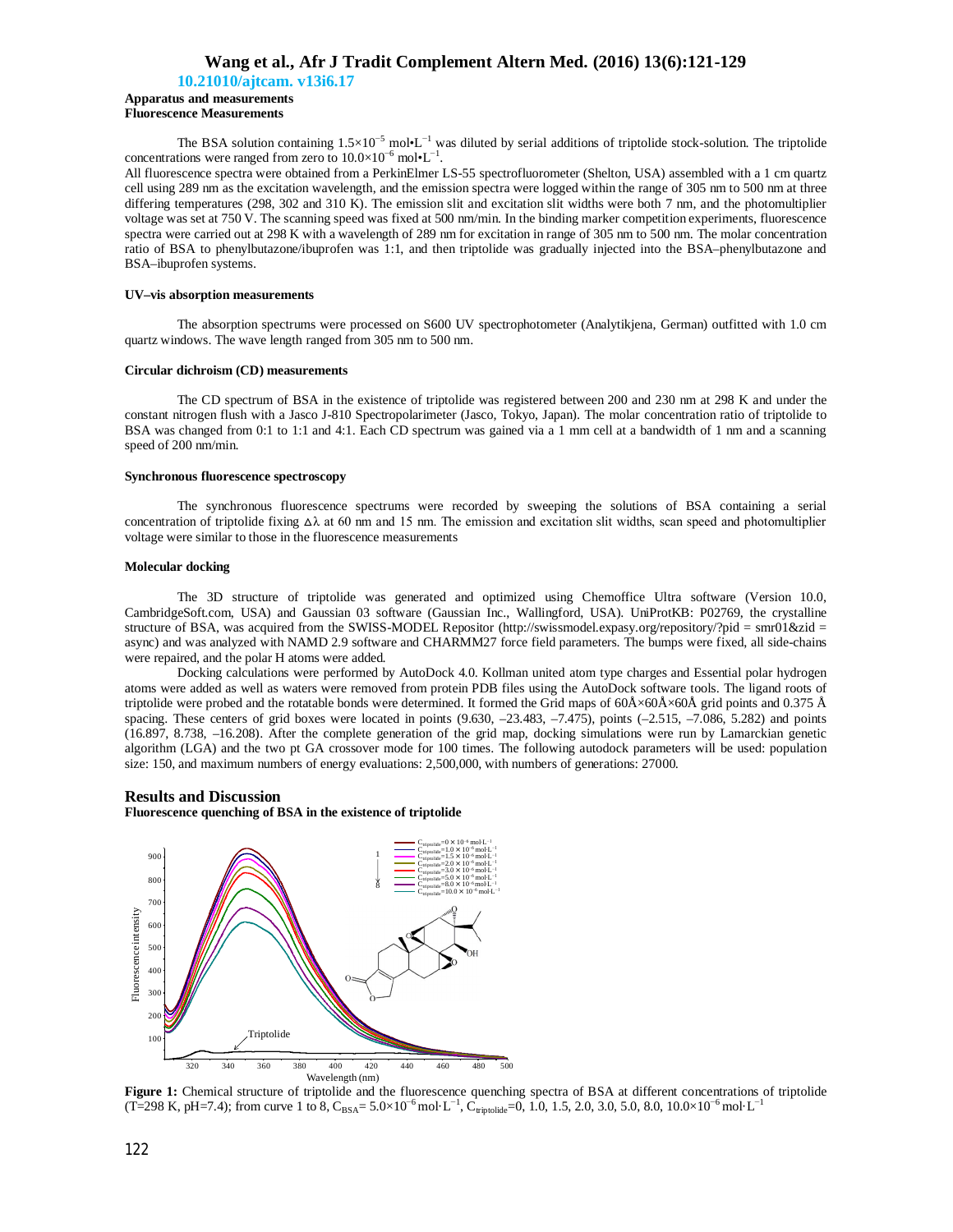# **Wang et al., Afr J Tradit Complement Altern Med. (2016) 13(6):121-129 10.21010/ajtcam. v13i6.17**



**Figure 2\* : A.** Stern-Volmer plot for the quenching of BSA by triptolide at different temperatures

<sup>a</sup>. **B.** Double-log plots of triptolide quenching effect on BSA fluorescence at different temperatures

a . Double-log plots of triptolide quenching effect on BSA fluorescence in at 298 K in the presence of site markers. **C**. The Van't Hoff plot for the interaction of BSA and triptolide at different temperatures. D. Double-log plots of triptolide quenching effect on BSA fluorescence in at 298 K in the presence of site markers  $a,b$ .

 $\frac{a}{c}$  C<sub>BSA</sub>=5.0×10<sup>-6</sup> mol·L<sup>-1</sup>, C<sub>triptolide</sub> =1.0, 1.5, 2.0, 3.0, 5.0, 8.0, 10.0×10<sup>-6</sup> mol·L<sup>-1</sup>

<sup>b</sup> C<sub>BSA</sub>=C<sub>phenylbutazone</sub>= C<sub>ibuprofen</sub>=5.0×10<sup>-6</sup> mol⋅L<sup>-1</sup>

**\*** *F* and  $F_0$  are the fluorescence intensities in the presence and absence of quencher



Figure 3: Overlap of fluorescence emission spectrum of BSA and UV absorption spectrum of triptolide (C<sub>BSA</sub>=C triptolide  $=2\times10^{-6}$ mol·L<sup>-1</sup>) at 298 K.



**Figure 4:** CD spectra of free bovine serum albumin (BSA) (1) and triptolide–BSA complex (2,3): The concentration of BSA was  $1.5\times10^{-6}$  mol·L<sup>-1</sup>. The concentrations of triptolide from 1 to 3 were 0.00,  $1.5\times10^{-6}$ ,  $6\times10^{-6}$  mol·L<sup>-1</sup>, respectively. CD, circular dichroism.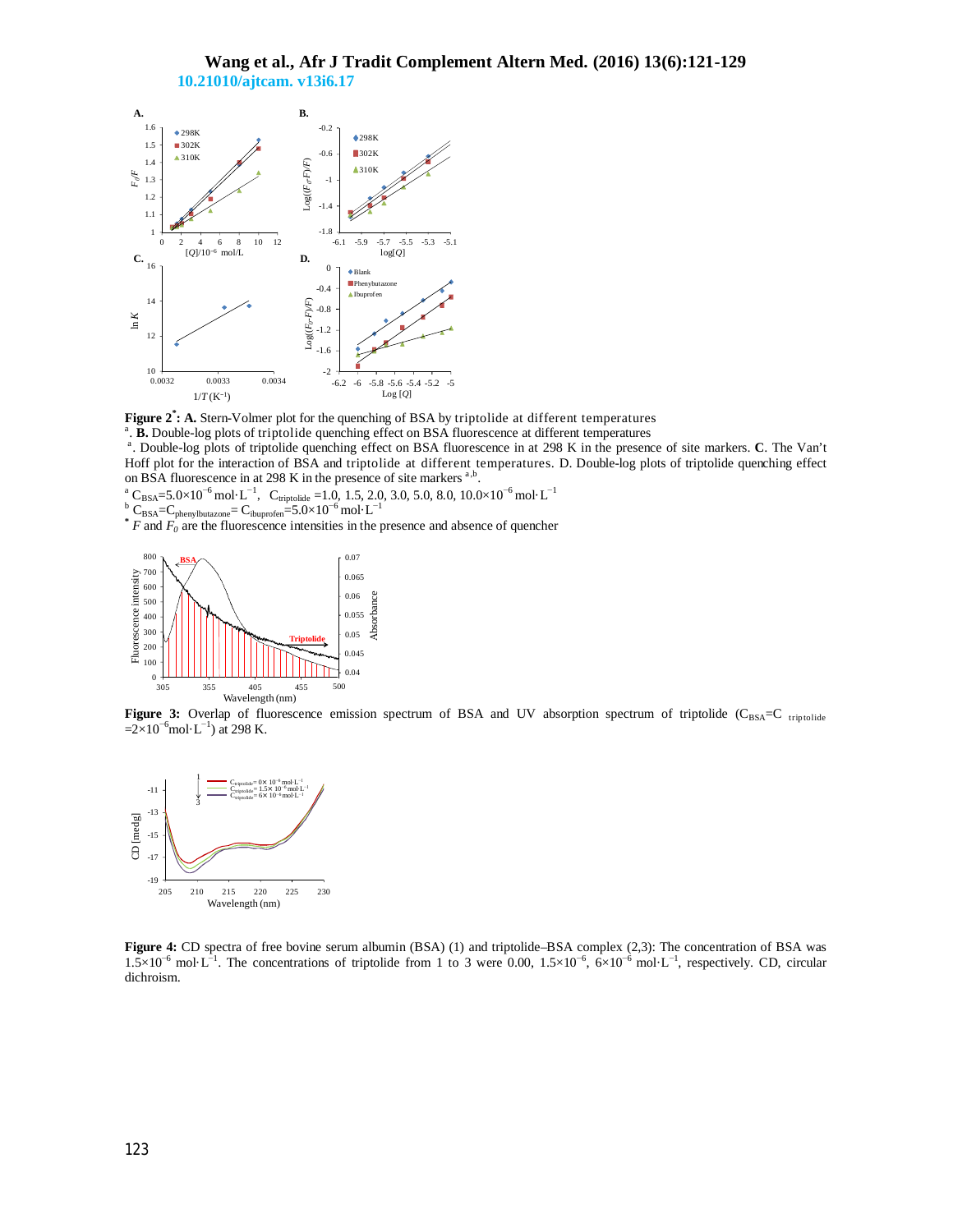

**Figure 5:** Synchronous fluorescence spectra of interaction between BSA and triptolide at 298 K.  $C_{BSA}=1.5\times10^{-6}$  mol·L<sup>-1</sup>, The concentration of triptolide from 1 to 5: 0, 1, 2, 5, 8, 10×10<sup>-6</sup> mol·L<sup>-1</sup> (A) ∆*λ*=15 nm, (B) ∆*λ*=60 nm



**Figure 6:** (A) Minimum energy docking conformation of Triptolide-BSA complex obtained from molecular docking. BSA and triptolide are presented by the cartoon structure and dots model, respectively. (B) The hydrogen bonding interaction between triptolide and amino acid residues of BSA, which are shown in complex and alone, respectively. (C) The amino acid residues surrounding triptolide within 8 Å. Triptolide is represented using azure. (D) The minimum distances between triptolide and some fluorophores residues in BSA.

|  |  |  | <b>Table 1:</b> Stern-Volmer quenching constant of BSA by triptolide at different temperatures |
|--|--|--|------------------------------------------------------------------------------------------------|
|--|--|--|------------------------------------------------------------------------------------------------|

| T/K | $K_{SV}$ (10 <sup>4</sup> ·mol <sup>-1</sup> ·L) | $K_q (10^{13} \text{ s}^{-1} \cdot \text{mol}^{-1} \cdot \text{L})$ | r      |
|-----|--------------------------------------------------|---------------------------------------------------------------------|--------|
| 298 | 5.46                                             | 5.46                                                                | 0.9985 |
| 302 | 5.26                                             | 5.26                                                                | 0.9951 |
| 310 | 3.43                                             | 3.43                                                                | 0.9913 |

| T/K | $(10^5L \cdot mol^{-1})$ | $\boldsymbol{N}$ |        | $\Delta H^{\circ}$<br>$(KJ \cdot \text{mol}^{-1})$ | $\Delta S^{\circ}$<br>$(J \cdot \text{mol}^{-1})$ | $\Delta G_I$<br>$(KJ \cdot \text{mol}^{-1})$ | $\Delta G_2^{\;\;\prime}$<br>$(KJ \cdot \text{mol}^{-1})$ |            |
|-----|--------------------------|------------------|--------|----------------------------------------------------|---------------------------------------------------|----------------------------------------------|-----------------------------------------------------------|------------|
| 298 | 9.39                     | 1.2473           | 0.9976 | $-148.6$                                           | $-382$                                            | $-34.07$<br>$-34.77$                         |                                                           | 0.9<br>528 |
| 302 | 8.62                     | 1.2507           | 0.9943 | $-148.6$                                           | $-382$                                            | $-34.32$<br>$-33.24$                         |                                                           |            |
| 310 | 1.05                     | 1.1085           | 0.9904 | $-148.6$                                           | $-382$                                            | $-29.79$<br>$-30.18$                         |                                                           |            |

 $\alpha$ <sup>a</sup>r was the correlation coefficient for the *K* values

<sup>b</sup>r was the correlation coefficient for the van't Hoff plot

 $\Delta G_I^0$  was evaluated from Eqs.5

 $\Delta G_2^0$  was evaluated from Eqs.6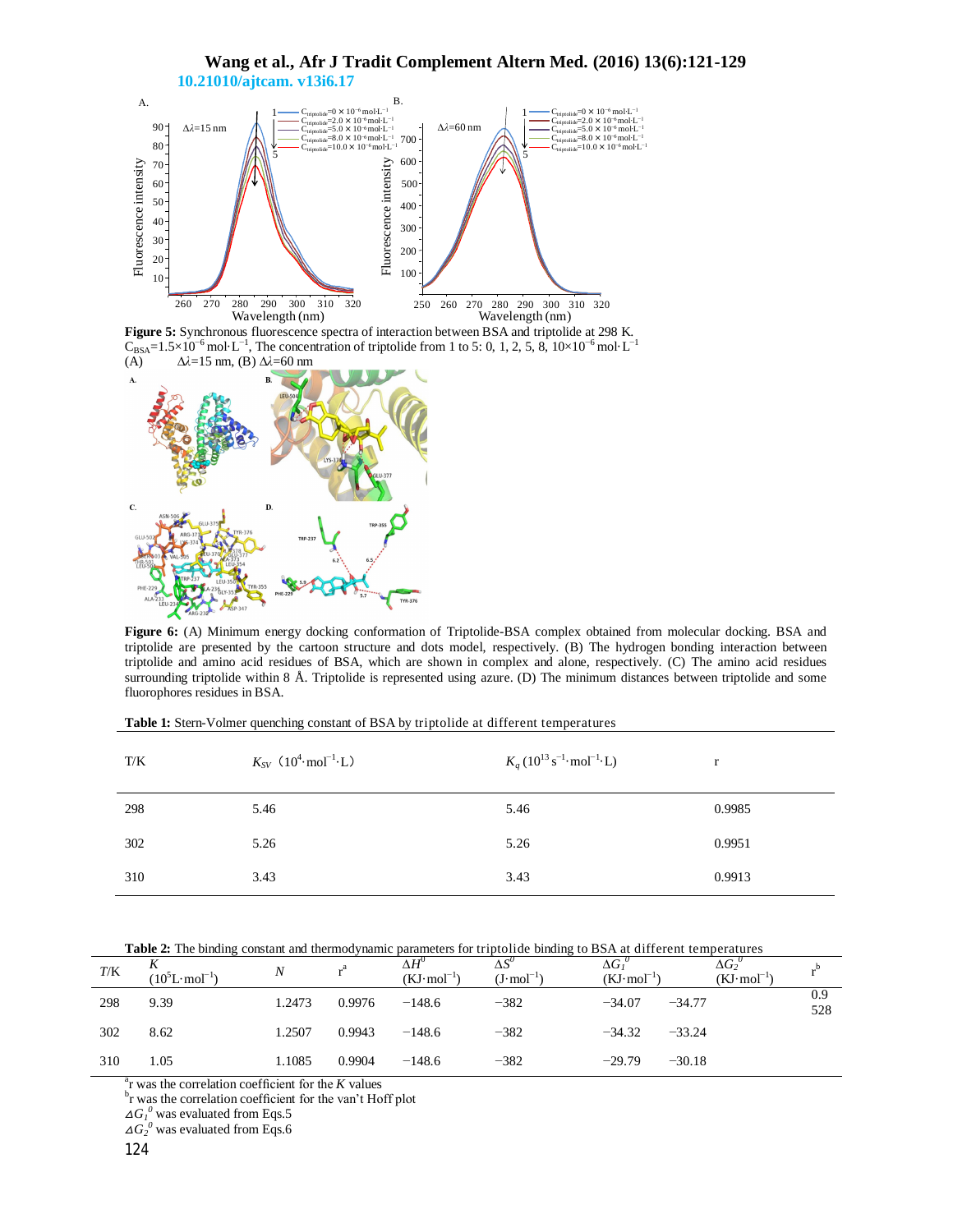# **Wang et al., Afr J Tradit Complement Altern Med. (2016) 13(6):121-129 10.21010/ajtcam. v13i6.17**

| Site market    | $K(10^5 L \cdot mol^{-1})$ | r      |
|----------------|----------------------------|--------|
| <b>Blank</b>   | 5.97                       | 0.9921 |
| Phenylbutazone | 6.17                       | 0.9958 |
| Ibuprofen      | 0.00202                    | 0.9921 |

**Table 3:** Binding constants of competitive experiments at 298 K

Fluorescence is broadly employed to study the interaction between proteins and various drugs, has been used to provide much evidence about the quenching mechanism, binding sites and constants. BSA can generate inherent fluorescence emission band at 338 nm as the exciting at 289 nm for the existence of Trp–159 and Trp–237 residues, which show intrinsic fluorescence (Shi et al., 2014).

In this research work, our team recorded the fluorescence quenching spectra of BSA with different concentrations of triptolide by fixing an excitation wavelength of 289 nm in eight concentrations of triptolide at serial different temperatures (298, 302 and 310 K). The fluorescence curve for triptolide and BSA fluorescence intensity affected by triptolide at 298 K, were shown in Figure 1. It showed emission for triptolide at the excitation wavelength of 289 nm was so weak that should neglect the inner-filter effect of triptolide and the fluorescence intensity of BSA gradually decreased with the addition of triptolide. The phenomenon indicated the BSA intrinsic fluorescence can be quenched by triptolide.

It can classify fluorescence quenching as static quenching or dynamic quenching by mechanisms. The forming of a fluorophore–quencher complex can result in static quenching result, whereas collisional encounters will cause dynamic quenching. Static and dynamic quenching can be characterized by reliance on lifetime of the excited state and temperature. Also, dynamic quenching relies on the effect of diffusion. Lower temperatures will bright about littler diffusion coefficients. Thus, complex quenching constants can be supposed to decrease with decreasing temperature. However, the stability of complexes and static quenching constant value are likely to be decreased by high temperatures (Zhang et al., 2009). The well–known Stern–Volmer equation was utilized to calculate the quenching constant  $(K_{SV})$  of BSA (Lakowicz, 2009).

$$
F_0 / F = 1 + K_q \tau_0 [Q] = 1 + K_{SV} [Q]
$$
  
\n
$$
K_q = K_{SV} / \tau_0
$$
 (2)

where  $F_0$  and  $F$  are the fluorescence intensities in the absence and presence of quencher, respectively;  $K_{SV}$ ,  $\tau_0$  (10<sup>-8</sup> s<sup>-1</sup>) (Lakowicz *and* Weber,1973), *kq* and [*Q*] represent the Stern–Volmer quenching constant, the average lifetime of the protein without the quencher, the quenching rate constant of the biomolecule and the concentration of the quencher (triptolide), respectively.

The Stern–Volmer equation was employed to calculate the Stern–Volmer quenching constant  $(K_{SV})$  at several temperatures of 298, 302 and 310 K (Figure 2A) and the data were summarized in Table 1. The result demonstrated the Stern–Volmer quenching constant  $K_{SV}$  and temperature were negatively correlated with each other and the  $K_q$  values were far outweigh the supreme scatte collision quenching constant of the biomolecule  $(2\times10^{10} \text{ s}^{-1} \cdot \text{mol}^{-1} \cdot \text{L})$  (Ware, 1962), which indicated the triptolide emplyed a static quenching process to result the fluorescence quenching of BSA.

The binding constant (K) between the quencher and BSA and the number of binding sites (n) could be calculated using double– logarithm algorithm curve (Eq. 3) for static quenching process (Wang et al., 2006).

$$
\log \frac{F_o - F}{F} = \log K + n \log [Q] \tag{3}
$$

The slope of  $log((F_0 - F)/F)$  against  $log[Q]$  curves (Double-log plots) is shown in Fig 2B and Table 2 list the corresponding values of *K* at three temperatures. The result indicated that *K* decreased as the temperature increased and n approached 1. These results were consistent with previous discussions on *KSV*. During the interaction, only one binding site was present in BSA for triptolide.

In general, hydrogen bond, Van der Waals force, electrostatic force, hydrophobic interaction forces are the four types of non-covalent interaction between proteins and ligand. The van't Hoff plots can be used to calculate the thermodynamic parameters for elucidating the interaction between ligand and BSA. Thermodynamic laws (Ross and Subramanian) (Ross et al., 1981) determine the types of binding among different interactions, in which enthalpy change ( $\Delta H^0$ ), free energy change ( $\Delta G^0$ ) and entropy change (*∆S 0* ) are considered important thermodynamic parameters. On the one hand, the conditions in which *∆S 0* <0 and *∆H* 0 <0, suggest that van der Waals and hydrogen bond interactions serve significant functions during the progress of binding reaction. On the other hand, the conditions in which  $\Delta S^0 > 0$  and  $\Delta H^0 > 0$  reflect a dominant hydrophobic interaction.  $\Delta H^0 < 0$  and  $\Delta S^0 > 0$  show the main force is an electrostatic effect.

Provided that the temperature would not change, these values of  $\Delta H$  could be looked as a constant. Equations 4, 5, and 6 provide approximate values of  $\Delta H^0$ ,  $\Delta S^0$ , and  $\Delta G^0$  as shown below:

$$
\ln K = -\Delta H^0 / RT + \Delta S^0 / R \tag{4}
$$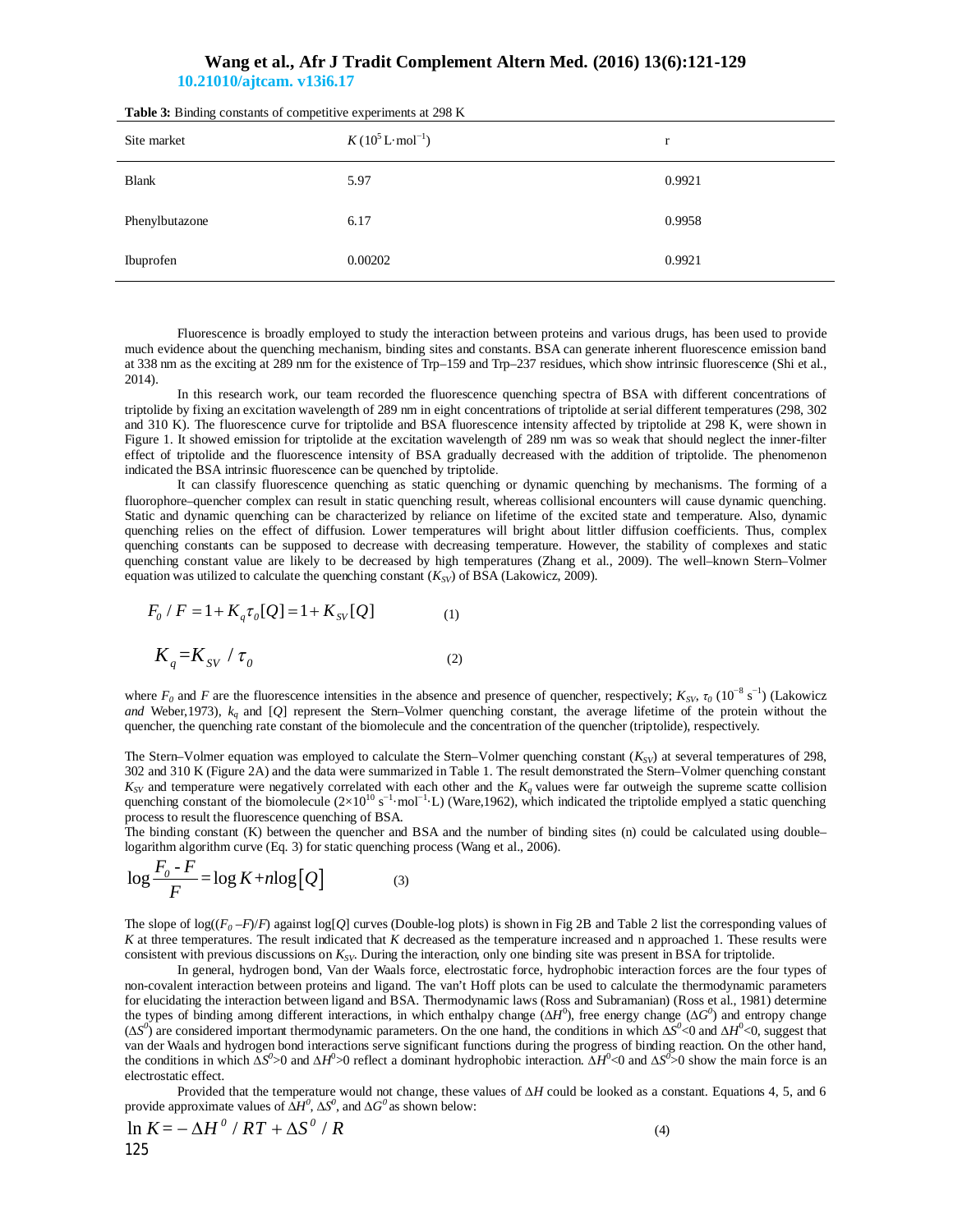| Wang et al., Afr J Tradit Complement Altern Med. (2016) 13(6):121-129 |     |
|-----------------------------------------------------------------------|-----|
| 10.21010/ajtcam. v13i6.17                                             |     |
| $\Delta G^0 = RT \ln K$                                               | (5) |
| $\Delta G^0 = \Delta H^0 - T \Delta S^0$                              | (6) |

Where *R* is the gas constant; *K* represents binding constant at the relevant temperature; and that *T* stands for experimental temperature. Figure 2C showed the plot of *InK* against 1/T. Table 2 contained these values of  $\Delta H^0$ ,  $\Delta S^0$ , and  $\Delta G^0$ . The negative  $\Delta S^0$ and *∆H*<sup>0</sup> demonstrated Van der Waals force and hydrogen bond formation had governing functions during the binding of triptolide with BSA, whereas the negative  $\Delta G^0$  meant that triptolide can spontaneously bind with BSA.

### **Binding distance between the Triptolide and the amino acid residues of BSA**

Fluorescence resonance energy transfer (FRET) has been widely applied in energy conversion. Förster resonance energy transfer could be used for expressing energy transfer between the acceptor and an initially excited donor chromophore through nonradiative dipole-dipole coupling. On the basis of Förster's nonradiation energy transfer theory, E, the energy transfer efficiency, can be affected by the distance between the acceptor and donor, as well as by the transfer distance of critical energy, which can be counted using the follow-up equation (Sklar et al., 1977):

$$
E = 1 - \frac{F}{F_o} = \frac{R_o^6}{R_o^6 + r^6}
$$
\n(7)

where  $r$  means the distance between the acceptor and the donor.  $R_0$  is the Förster distance of the pair of acceptor and donor while the efficiency fix at 50%. The value of  $R_0$  can be counted with the following equation:

$$
R_0^6 = 8.8 \times 10^{-25} K^2 n^{-4} \varphi J \tag{8}
$$

 $K^2$  represents the spatial orientation factor of the dipole, *n* represents the refractive index of medium in the wavelength range,  $\varphi$  is the fluorescence quantum yield of the donor, and *J* is the overlap integral of the absorption spectrum of the acceptor and the emission spectrum of the donor. Under these experimental conditions,  $K^2 = 2/3$ ,  $N = 1.336$ ,  $\varphi = 0.118$  (Olson *and* Christ, 1996), and *J* were given using the equation:

$$
J = \sum F(\lambda)\varepsilon(\lambda)\lambda^4 \Delta \lambda / (\sum F(\lambda)\Delta \lambda)
$$
\n(9)

Where  $\varepsilon(\lambda)$  and  $F(\lambda)$  represent the molar absorption coefficient of the acceptor and the fluorescence intensity of the donor at wavelength *λ*, respectively.

Figure 3 gave the result of the overlap of the absorption spectra of triptolide and the fluorescence emission spectra of BSA at 298 K. Consequently, we obtained  $J = 3.55 \times 10^{-15}$ cm<sup>3</sup> L·mol<sup>-1</sup>,  $R_0 = 1.96$  nm,  $r = 2.32$  nm for the distance between Trp of BSA with triptolide. The binding distance  $r = 2.32$  nm, which was less than 7 nm and follow the ruler of 0.5  $R_0 \ll r \ll 1.5$   $R_0$ , which implied nonradiation energy transfer between BSA and triptolide occurred (Veatch and Stryer, 1997). And the value of *r* was greater than that of *R0* , which implied the interaction process between BSA and triptolide was the static quenching.

#### **The change of the secondary structure of BSA with Triptolide Circular dichroism (CD) measurements**

CD spectroscopy is an effective tool in monitoring the modifications about protein secondary structure on interaction with small molecules. In the ultraviolet region at 209 and 222 nm, there exhibit two negative bonds CD spectra of BSA, which are specific of α--helix secondary structure of proteins. Figure 4 showed the CD spectroscopy of BSA with triptolide within the range of 205 nm to 230 nm, which showed two characteristic minima at approximately 209 and 222 nm. This result is consistent with a previous report (Lu et al., 2007). The addition of triptolide increased the band intensity at whole wavelengths of the CD spectra after comparing curves 2 and 3 with curve 1. This result illustrated the interaction process between triptolide and BSA altered the conformation of BSA.

Mean residue ellipticity (MRE) was employed to express the *α*-helical content for BSA according to the following equation:

$$
MRE = \frac{\text{observedCD} \ (mdeg)}{C_p n l \times 10} \tag{10}
$$

where *C<sup>P</sup>* represents molar concentration of the protein; *l* represents the path length; and *n* represents the number of amino acid residues (582 for BSA). The combined and free BSA *α*-helix contents could be reckoned using the following equation (Greenfield and Fasman, 1969):

$$
\alpha\text{-helix} = \frac{-\text{MRE}_{209} - 4000}{33000 - 4000} \times 100\%
$$
\n(11)

where MRE209 is an obtained value of MRE at 209 nm; 4000 is the MRE value of the random coil conformation cross and *α*-form at 209 nm; and 33000 means that the MRE is a pure *α*-helix at 209 nm.

126 The analysis results of the *α*-helix content were obtained from Equation 10 and 11. The data exhibited that the *α*-helix contents were added from 55.2% to 57.1% and 58.7% at molar ratios of triptolide to BSA of 1:1 and 4:1, respectively. They also indicated the addition of *α*-helix upon the interaction between BSA and triptolide, suggesting that triptolide associated with the amino acid residues of the backbone in BSA and stabilized BSA internal hydrogen bonding. Whether in the absence or presence of triptolide,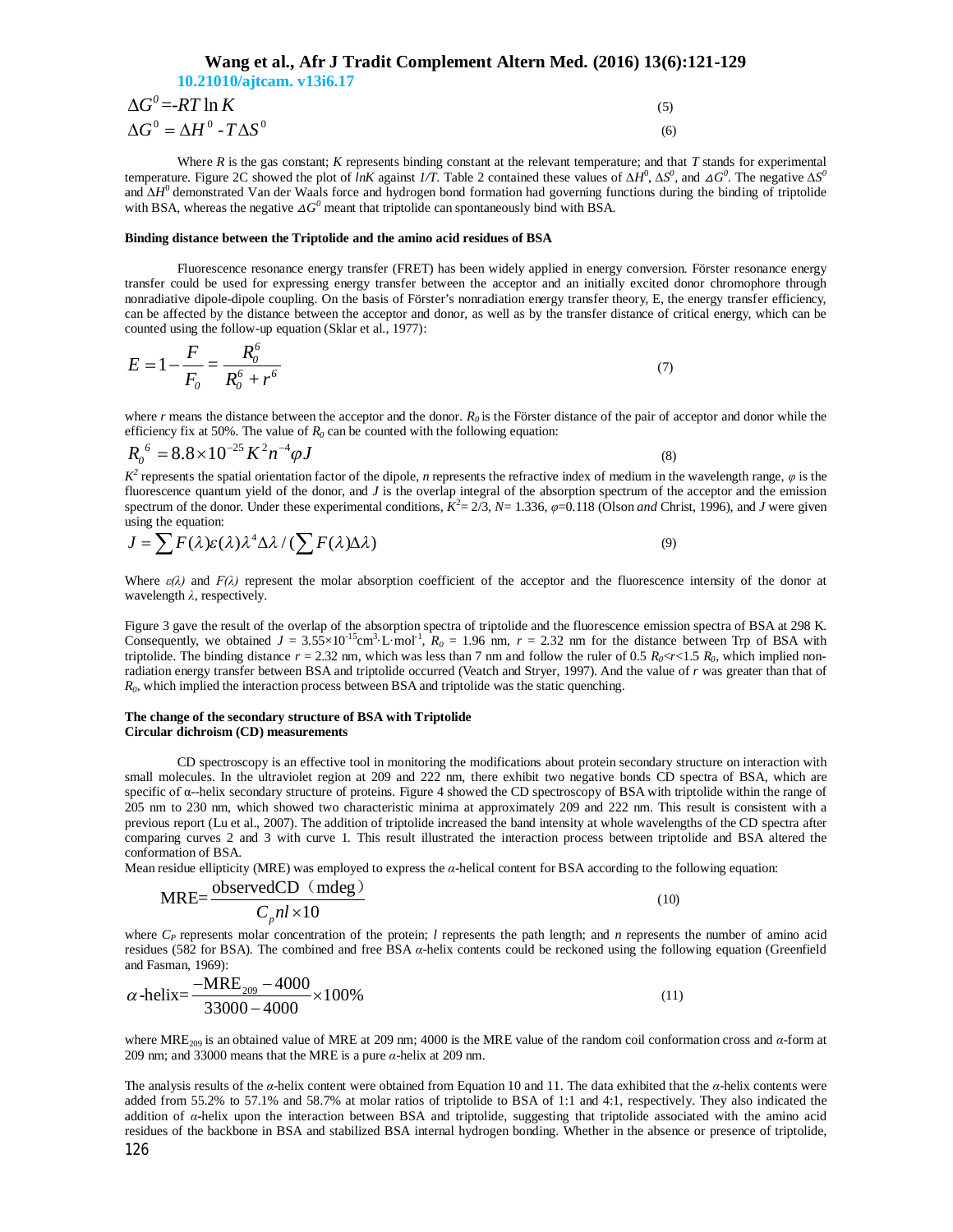#### **10.21010/ajtcam. v13i6.17**

these shapes of the CD spectra of BSA were similar, demonstrating typical structure of BSA was also dramatically α-helix after the mix of triptolide (Hu et al., 2005). The above analyses demonstrated the conformation of BSA changed after triptolide was added.

### **Synchronous fluorescence spectroscopy**

Synchronous fluorescence spectra can offer valuable information for microenvironment within the vicinity of the chromophore molecule (Wang et al., 2010). The emission of tryptophan (Trp) and tyrosine (Tyr) residues in molecules manifests that intrinsic fluorescence. The synchronous fluorescence shows typical information about Trp or Tyr residues when the wavelength interval ( $\Delta \Box$ ) between the emission and excitation wavelengths is fixed at 15 or 60 nm (Klajnert and Bryszewska, 2002). Figure 5 shows the change in synchronous fluorescence spectra in BSA conformation when the triptolide is added.

When triptolide concentration gradually increased, the synchronous fluorescence intensity reduced as well as the maximum wavelength of the emission peaks of Trp and Tyr residues showed a weak red shift, demonstrating the binding of triptolide to BSA was close to Trp and Tyr residues and that the hydrophobicity of the two residues decreased. When △*=*15 nm, the slope was higher, showing that the fluorescence of BSA should be enormously attributed to Tyr residues and triptolide was closer to Tyr residues than Trp residues.

#### **Binding mode and binding site between triptolide and BSA Site marker competition experiments**

There exist three similar domains (I, II, and III) in structure of BSA, which are typically bound reversibly with ligands (Paul, et al., 2010; Teng et al., 2011). The ligands can simultaneously bind to BSA by competitive binding and non-competitive binding mechanism. To recognize the binding region of triptolide upon BSA, the site probes ibuprofen and phenylbutazone, which are specifically bound to the known region or site on BSA (Sreerama and Woody, 1993; Bian, et al., 2006), are chosen for the site marker competition experiments.

The data were analyzed employing the Equation 3. The results were displayed in Figure 2D and Table 3, respectively. Comparing with the presence of the ibuprofen, the log*K* value of BSA with triptolide was remarkably higher in the absence of the ibuprofen site marker at 298 K, whereas phenylbutazone had a negligible effect about the binding process of triptolide to BSA. These results indicated the binding site of triptolide was situated in subdomain IIIA (site II) of BSA.

#### **Molecular modeling**

The docking program AutoDock 4.0 was used as simulating about the binding progress between triptolide and BSA. This program was used to systematically provide information about the precise binding sites on BSA, the exact conformation of triptolide at the binding sites, as well as the interaction between triptolide and BSA (Morris et al., 2009), which can confirm the previously obtained results.

Crystal structure of HSA (UniProtKB: P02768) can be downloaded at http://www.pdb.org/pdb/home/home.do, showed there exist two binding sites, with one for phenylbutazone in site I (subdomain IIA) and the other for ibuprofen in site II (subdomain IIIA) (Sardar et al., 2008; Carter and He,1990). A homology in amino acid sequence exists between BSA and HSA. Thus, in this study, the binding sites for triptolide tested have an equivalent to the known binding site for HSA. The best Autodock orientations for triptolide for the binding subdomain IIA and IIIA of BSA were investigated. The docking scores obtained are presented in Table 4. As showed in the table, Site II<sup>2</sup> had the lowest free energy of binding ( $\Delta \vec{G}^0$ ). This result implied that Site II<sup>2</sup> was expected to be the best site for binding to BSA and was identical with what has been discussed in above study of the site marker competitive.

When it comes to the binding complex of BSA with triptolide, Site  $II^2$  showed in the Figure 6 (A) was the regnant configuration with the lowest free energy of binding. And Figure 6 (B) shows triptolide combined with BSA via hydrogen binding, which was supported by six hydrogen bonds (Leu–504, Glu–377, Lys–374). Basing on the results that the sum of hydrogen bonding energy, Van der Waals energy, and desolvation free energy (Δ*E2*) was more negative than electrostatic energy (Δ*E3*) in Table 4, we can conclude that Van der Waals and hydrogen bonding interactions were the driving forces in the binding of triptolide with BSA. These results agree with those of thermodynamic parameter analysis.

Figure 6 (C) shows the amino acid around triptolide within 6 Å, including hydrophobic residues (Phe–229, Ala–233, Leu– 234, Ala–236, Trp–237 Leu–350, Leu–354, Leu–370, Ala–373, Ala–378, Leu–504, Val–505), polar residues (Gly–351, Tyr–355, Glu–375, Tyr–376, Glu–377, Thr–501, Glu–502, Ser–503, Asn–506,) and charge residues (Arg–232 Asp–347, Arg–371, Lys–374). The binding site was located deeply in the hydrophobic cavities of subdomain IIIA and the binding, which would to settle at a more preferable position in BSA, had to traverse the amino acid residues on the surface in the vicinity of the binding site. The formation of hydrogen bonding might have benefited this progress. All these events promoted the conformation and stabilized the *α*-helix, which indicated that the addition of triptolide can increase the *α*-helical content of BSA. This result was exactly consistent with the result of CD measurement. Furthermore, Figure 6(D) shows the distances between triptolide and some fluorophores, which revealed that triptolide was closer to Tyr–376 than other fluorophores and was on difference with these conclusions of synchronous fluorescence spectroscopy.

#### **Conclusions**

The spectroscopic method and molecular modeling method were successively employed to study the interaction between triptolide and BSA activity. These data revealed that static quenching was the mechanism of the quenching of the fluorescence of BSA by triptolide. It can be concluded that triptolide can spontaneously bind with BSA according to the experiment of binding capacity and calculated thermodynamic parameters. Both site-competitive replacement experiment and docking study indicated that subdomain IIA was the certain site that triptolide bound with BSA. Via the method of docking, the precise binding site was also probed. We also drew a conclusion that the microenvironment and conformation of BSA changed when triptolide was added by CD spectra and synchronous fluorescence. Van der Waals force and hydrogen bond were proven to have significant functions in the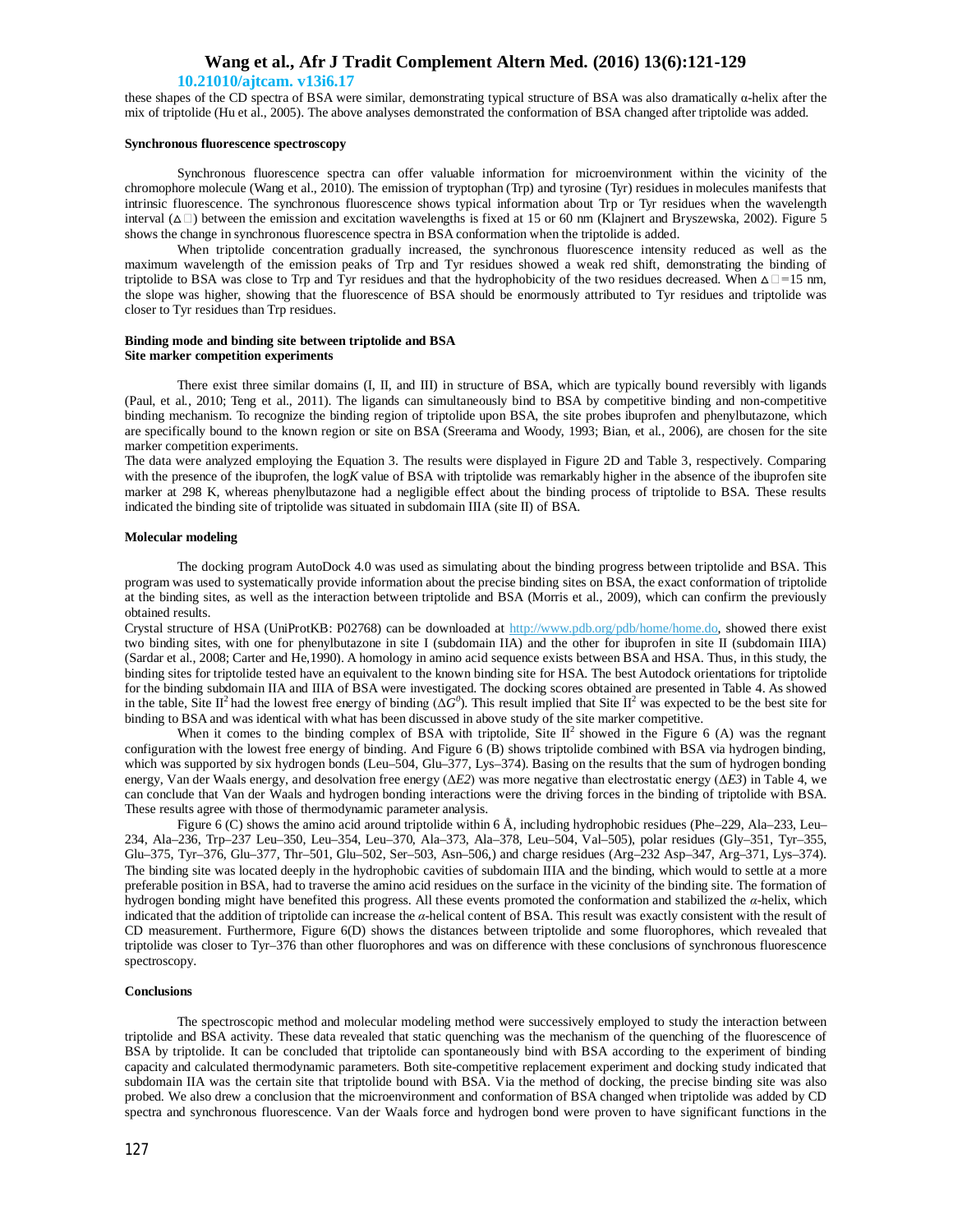### **10.21010/ajtcam. v13i6.17**

binding process. The results obtained in this study provided important insights into the interaction mechanism between BSA and triptolide. Hence, this study could serve as a reference for pharmacological and clinical research on triptolide.

### **Acknowledgements**

We gratefully acknowledge financial support from Hansoh Youth Talents Science Fund Project (No. QN150304). We also thank Dr. Chunying Gao, Dr. Jiangbo Du and Miss Yi Xu for editing the manuscript for English Language.

## **References**

- 1. Bian, H.D., Li, M., Yu, Q., Chen, Z.F., Tian, J.N., Liang H. (2006). Study of the interaction of artemisinin with bovine serum albumin. Int. J. Biol. Macromol., 39: 291-297.
- 2. Cameron M., Gagnier, J.J., Little, C.V., Parsons, T.J., Blümle, A., Chrubasik, S. (2009). Evidence of effectiveness of herbal medicinal products in the treatment of arthritis. Part 2: Rheumatoid arthritis. Phytother. Res., 23: 1647–1662.
- 3. Carter, D.C., Ho, J.X. (1994). Structure of serum albumin, Adv. Protein Chem., 45: 153–176.
- 4. Carter, D.C., He, X.M. (1990). Structure of human serum albumin. Science., 249: 302–303.
- 5. Diao X.X., Deng P., Xie C., Li X.L., Zhong D.F., Zhang Y.F., Chen X.Y. (2013) Metabolism and pharmacokinetics of 3-nbutylphthalide (NBP) in humans: the role of cytochrome P450s and alcohol dehydrogenase in biotransformation. Drug. Metab. Dispos., 41:430-444
- 6. Diao X.X., Zhong K., Li X.L., Zhong D.F., Chen X.Y.(2015) Isomer-selective distribution of 3-n butylphthalide (NBP) hydroxylated metabolites, 3-hydroxy-NBP and 10-hydroxy-NBP, across the rat bloodbrain barrier. Acta. Pharmacol. Sin., 36:1520-1527.
- 7. Greenfield, N.J., Fasman, G.D. (1969). Computed circular dichroism spectra for the evaluation of protein conformation. Biochem., 8: 4108–4116.
- 8. Hu, Y.J., Liu, Y., Zhang, L.X., Zhao, R.M., Qu, S.S. (2005). Studies of interaction between colchicine and bovine serum albumin by fluorescence quenching method. J. Mol. Struct., 750: 174–178.
- 9. Klajnert, B., Bryszewska, M. (2002). Fluorescence studies on PAMAM dendrimers interactions with bovine serum albumin. Bioelectrochem., 55: 33–35.
- 10. Liu, J., Wu, Q.L., Feng, Y.H., Wang, Y.F., Li, X.Y., Zuo, J.P. (2005). Triptolide suppresses CD80 and CD86 expressions and IL–12 production in THP–1 cells. Acta. Pharmacol. Sin., 26: 223–227.
- 11. Lou, Y.J., Jie, J., Wang, Y.G. (2005). Triptolide inhibits transcription factor NF–kappaB and induces apoptosis of multiple myeloma cells. Leuk. Res., 29: 99–105.
- 12. Liu, L., Jiang, Z., Liu, J., Huang, X., Wang, T., Zhang, Y., Zhou, Z., Guo, J., Yang, L., Chen, Y., Zhang, L. (2010). Sex differences in subacute toxicity and hepatic microsomal metabolism of triptolide in rats. Toxicology., 271: 57–63.
- 13. Lakowicz, J.R. (2009). Principles of fluorescence spectroscopy. Springer,.
- 14. Lakowicz, J.R., Weber, G. (1973). Quenching of fluorescence by oxygen. A probe for structural fluctuations in macromolecules. Biochem,. 12: 4161–4170.
- 15. Lu, J.Q., Jin, F., Sun, T.Q., Zhou, X.W. (2007). Multi–spectroscopic study on interaction of bovine serum albumin with lomefloxacin–copper(II) complex. Int. J. Biol. Macromol., 40: 299–304.
- 16. MacManus–Spencer, L.A., Tse, M.L., Hebert, P.C., Bischel, H.N., Luthy, R.G. (2010). Binding of perfluorocarboxylates to serum albumin: a comparison of analytical methods, Anal. Chem., 82: 974–981.
- 17. Mallick, A., Haldar, B., Chattopadhyay, N. (2005). Spectroscopic investigation on the interaction of ICT probe 3-acetyl-4-oxo-6,7-dihydro-12H Indolo-[2,3-a] quinolizine with serum albumins. J. Phys. Chem. B., 109: 14683-14690.
- 18. Matlin, S.A., Belenguer, A., Stacey, V.E., Qian, S.Z., Xu, Y., Zhang, J.W., Sanders, J.K., Amor, S.R., Pearce, C.M. (1993). Male antifertility compounds from Tripterygium wilfordii Hook f. Contraception., 47: 387–400.
- 19. Mei, Z., Li, X., Wu, Q., Hu, S., Yang, X. (2005). The research on the anti–inflammatory activity and hepatotoxicity of triptolide–loaded solid lipid nanoparticle. Pharmacol. Res., 51: 345–351.
- 20. Morris, G.M., Huey, R., Lindstrom, W. (2009). AutoDock4 and AutoDockTools4: Automated docking with selective receptor flexibility. J. Comput. Chem., 30: 2785–2791.
- 21. Ni, B., Jiang, Z., Huang, X., Xu, F., Zhang, R., Zhang, Z., Tian, Y., Wang, T., Zhu, T., Liu, J., Zhang, L. (2008). Male reproductive toxicity and toxicokinetics of triptolide in rats. Arzneimittelforschung., 58: 673–680.
- 22. Olson, R.E., Christ, D.D. (1996). Plasma protein binding of drugs, Annu. Rep. Med. Hem., 1: 327–337.
- 23. Panichakul, T., Wanun, T., Reutrakul, V., Sirisinha, S. (2002). Synergistic cytotoxicity and apoptosis induced in human cholangiocarcinoma cell lines by a combined treatmentwith tumor necrosis factor–alpha (TNF–alpha) and triptolide. Asian. Pac. J. Allergy. Immunol., 20: 167–173.
- 24. Paul, B.K., Samanta, A., Guchhait, N. (2010). Exploring hydrophobic subdomain IIA of the protein bovine serum albumin in the native, intermediate, unfolded, and refolded states by a small fluorescence molecular reporter, J. Phys. Chem. B., 114 6183– 6196.
- 25. Ross, P.D., Subramanian, S. (1981). Thermodynamics of protein association reactions: forces contributing to stability, Biochem., 20: 3096–3102.
- 26. Sardar, P.S., Samanta, S., Maity, S.S., Dasgupta, S., Ghosh, S. (2008). Energy transfer photophysics from serum albumins to sequestered 3–hydroxy–2–naphthoic acid, an excited state intramolecular proton–transfer probe. J. Phys. Chem. B., 112: 3451– 3461.
- 27. Sklar, L.A., Hudson, B.S., Simoni, R.D. (1977). Conjugate polyene fatty acids as fluorescent membrane probes: binding to bovine serum albumin. Biochem., 16, 5100–5108.